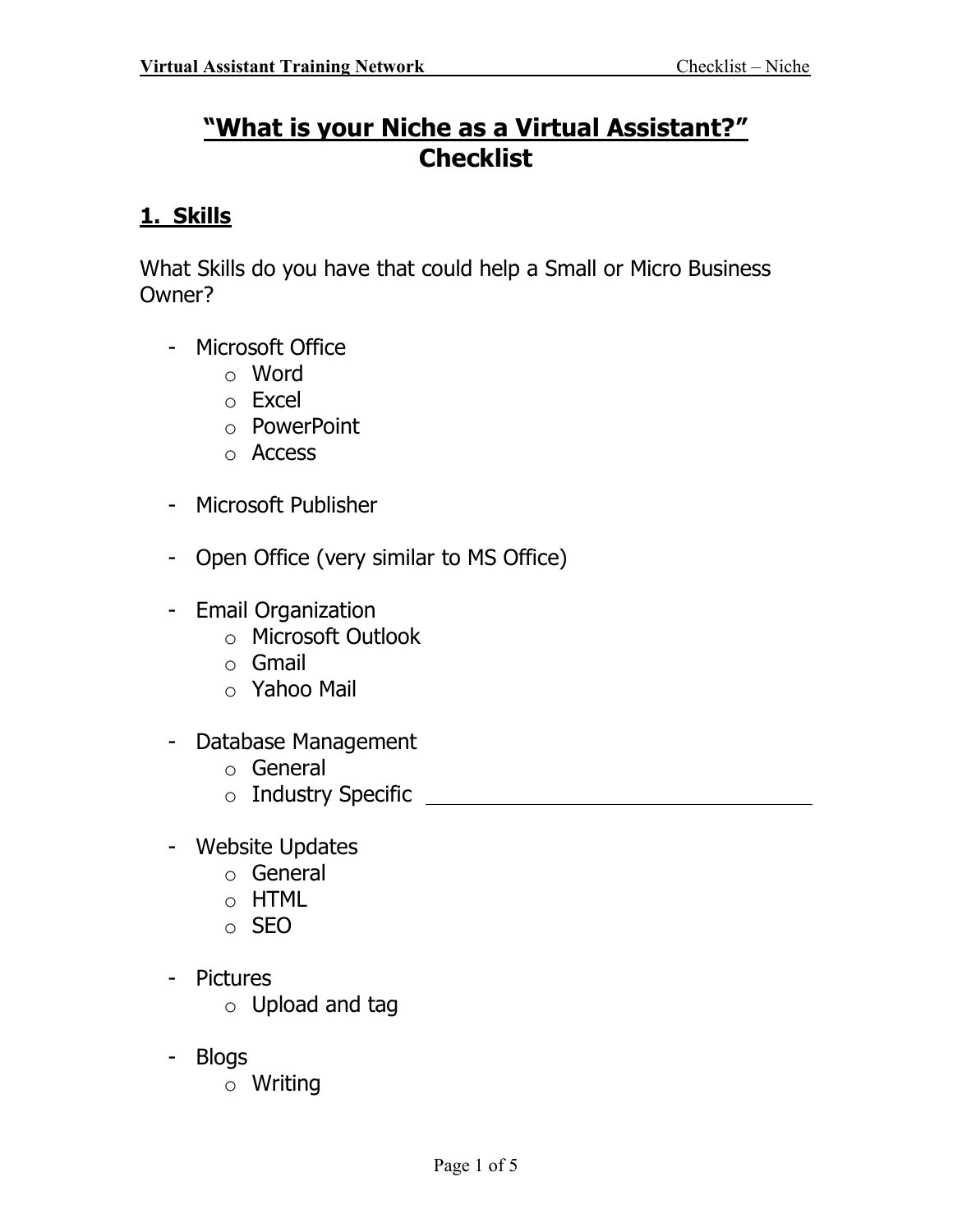- o Distributing
- Articles
	- o Writing
	- o Distributing
- Event Posting
	- o Distribution Event Websites
	- o Adding Pictures and Links
- Bookkeeping
	- o Basic Accounting
	- o Quickbooks
- Filing (In Office)
	- o File Management
	- o Organization
- Social Media
	- o Facebook Fan Page
	- o LinkedIn
	- o Twitter
	- o YouTube
	- o Instagram
	- o Pinterest
	- o Google+
	- o Hootsuite
	- o Tweetdeck
- Zoho (Project Management)
- BaseCamp (Project Management)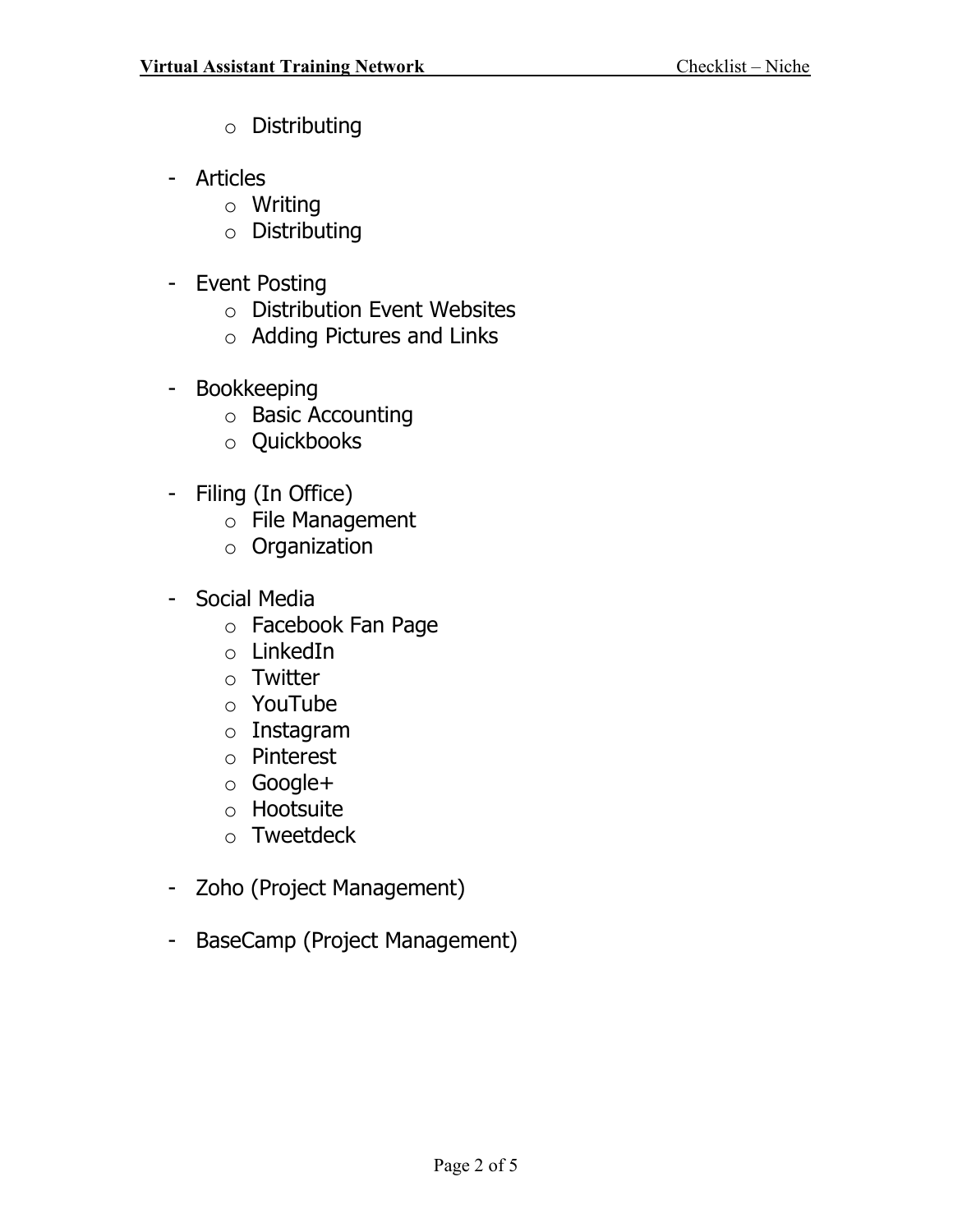#### 2. What have You Been Praised for at Previous Positions?

\* What sets you apart from other Virtual Assistants in this area? Here are some examples to consider:

- Integrity
- Go the Extra Mile
- Give 100%
- Strong Customer Service
- Communication Skills
- Organization Skills
- Attention to Detail
- Confidential
- Leader
- Strong Support
- \_\_\_\_\_\_\_\_\_\_\_\_\_\_\_\_\_\_\_\_\_\_\_\_\_\_\_\_\_\_\_\_\_\_\_\_\_\_\_\_\_\_\_\_\_\_\_\_\_\_\_ - \_\_\_\_\_\_\_\_\_\_\_\_\_\_\_\_\_\_\_\_\_\_\_\_\_\_\_\_\_\_\_\_\_\_\_\_\_\_\_\_\_\_\_\_\_\_\_\_\_\_\_
- \_\_\_\_\_\_\_\_\_\_\_\_\_\_\_\_\_\_\_\_\_\_\_\_\_\_\_\_\_\_\_\_\_\_\_\_\_\_\_\_\_\_\_\_\_\_\_\_\_\_\_
- \_\_\_\_\_\_\_\_\_\_\_\_\_\_\_\_\_\_\_\_\_\_\_\_\_\_\_\_\_\_\_\_\_\_\_\_\_\_\_\_\_\_\_\_\_\_\_\_\_\_\_ - \_\_\_\_\_\_\_\_\_\_\_\_\_\_\_\_\_\_\_\_\_\_\_\_\_\_\_\_\_\_\_\_\_\_\_\_\_\_\_\_\_\_\_\_\_\_\_\_\_\_\_

- \_\_\_\_\_\_\_\_\_\_\_\_\_\_\_\_\_\_\_\_\_\_\_\_\_\_\_\_\_\_\_\_\_\_\_\_\_\_\_\_\_\_\_\_\_\_\_\_\_\_\_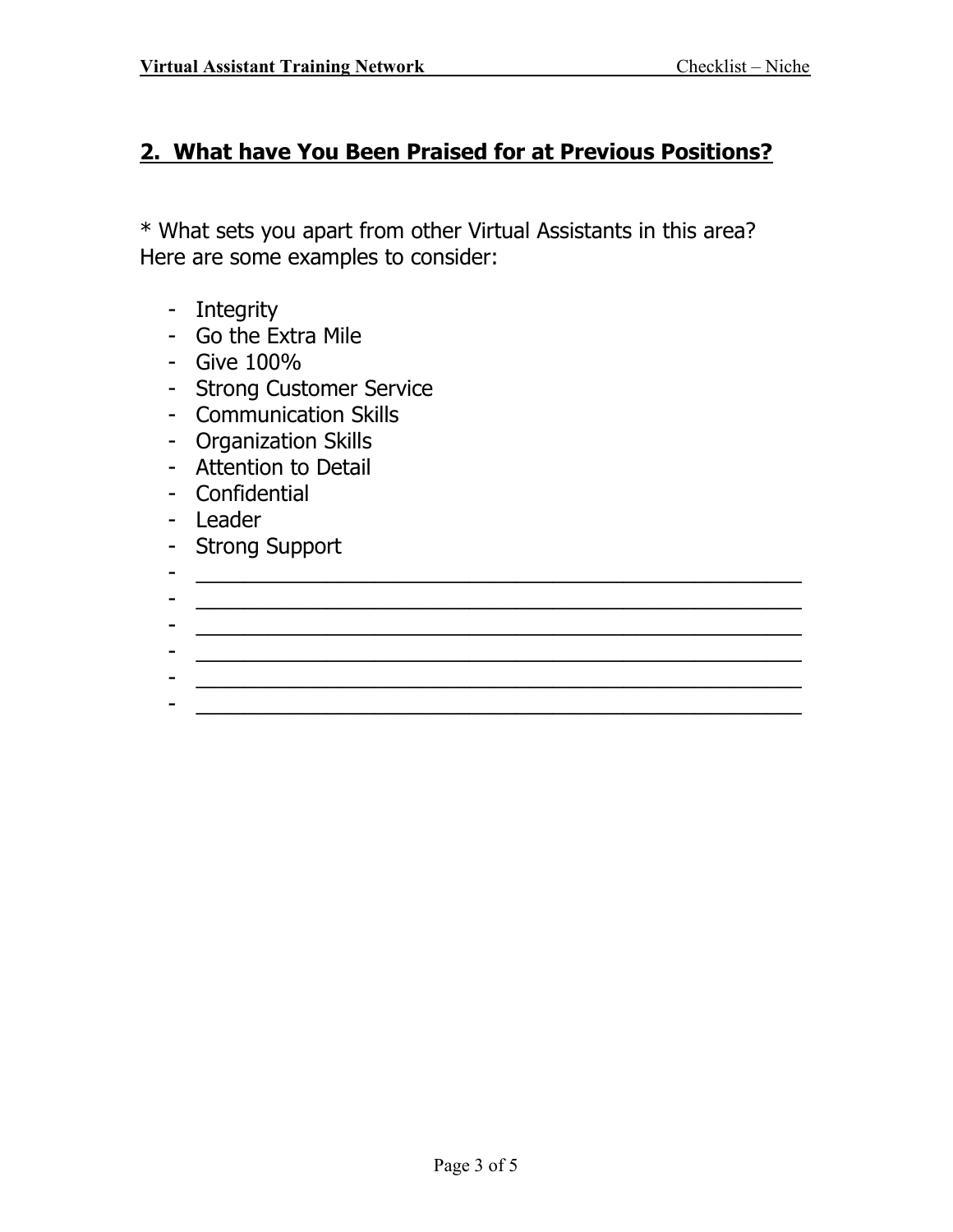#### 3. What industries have you previously worked in that you did WELL in?

- Accounting
- Author
- Auto
- Bookkeeping
- Banking
- Coach (Life Coach, Business Coach, etc.)
- Health
- Insurance
- Internet / Online Business
- Marketing and Advertising
- MLM: Multi Level Marketing
- Real Estate
- Speaker / Trainer
- Wellness
- Utilities
- Micro Business (less than 10 employees) (http://bit.ly/microsmallbusiness)
- Small Business (less than 50 employees)

## 4. Conclusion

Now take the information from all 3 areas. (Here is an example:)

- 1. Skills: Microsoft Office, Publisher, Facebook, Blogs, Filing, Gmail
- 2. Praise: Confidentiality, Attention to Detail, Strong Organization **Skills**
- 3. Industries: Real Estate, Marketing, Internet